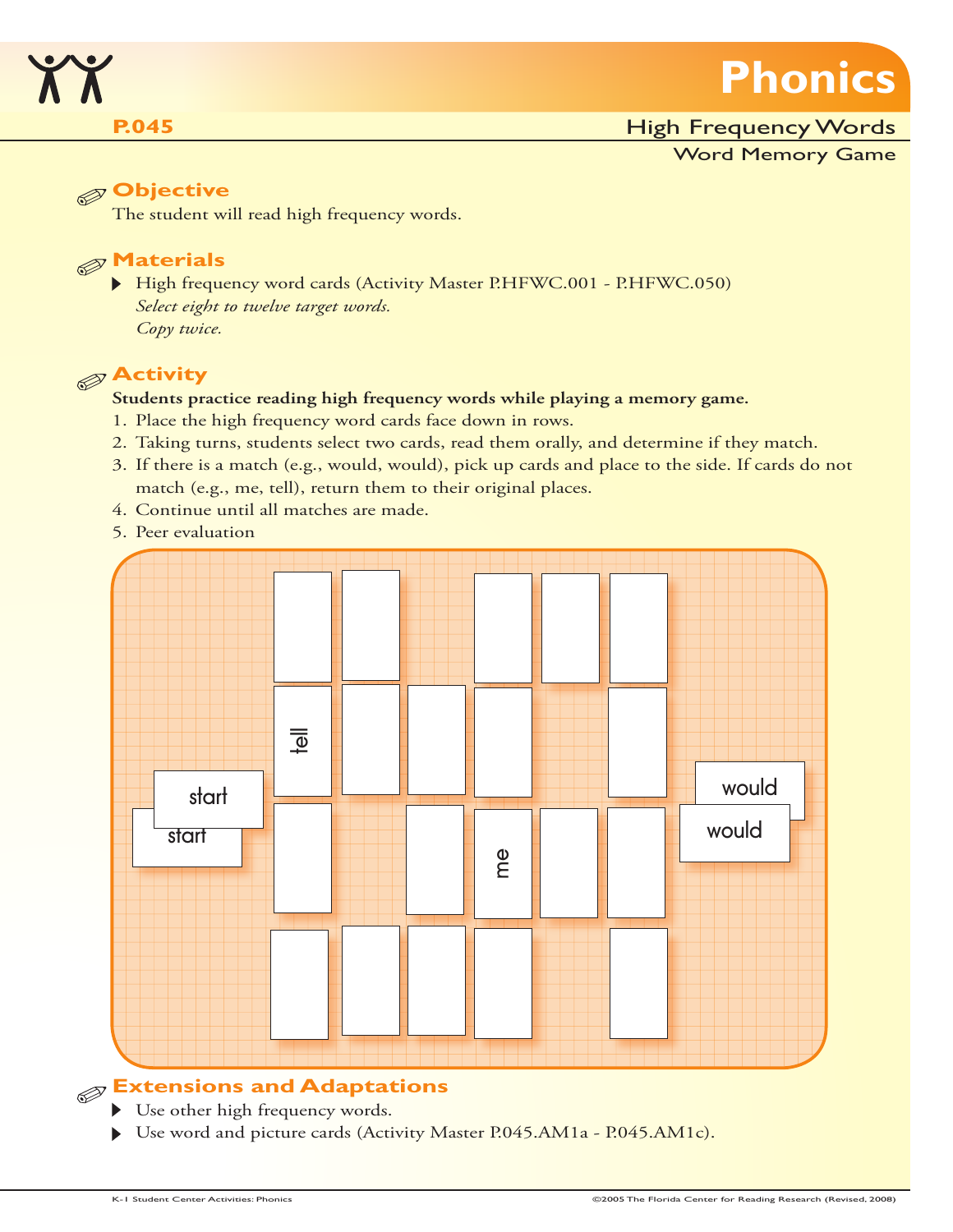

## Word Memory Game **P.045.AM1a**



word memory game cards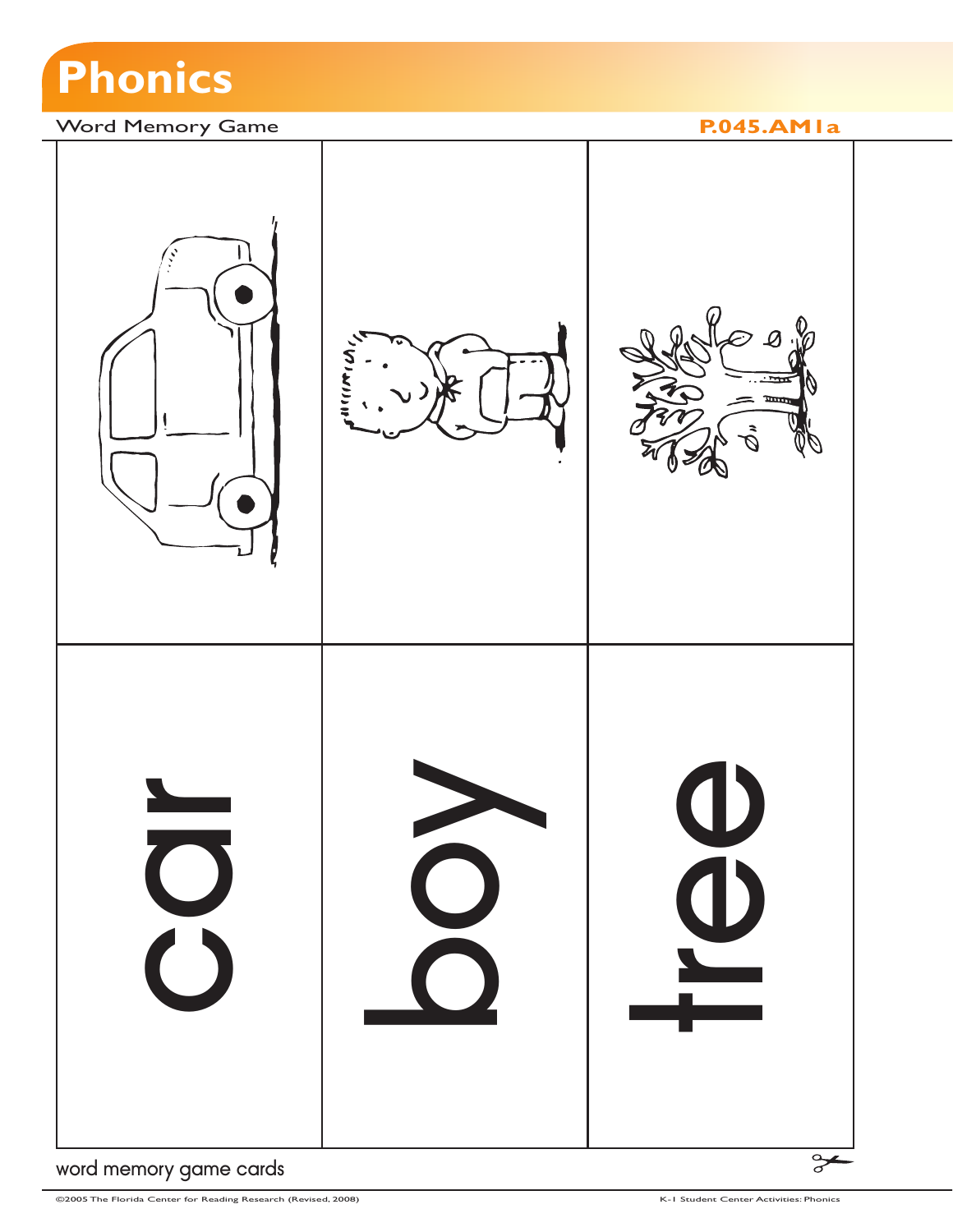



## word memory game cards